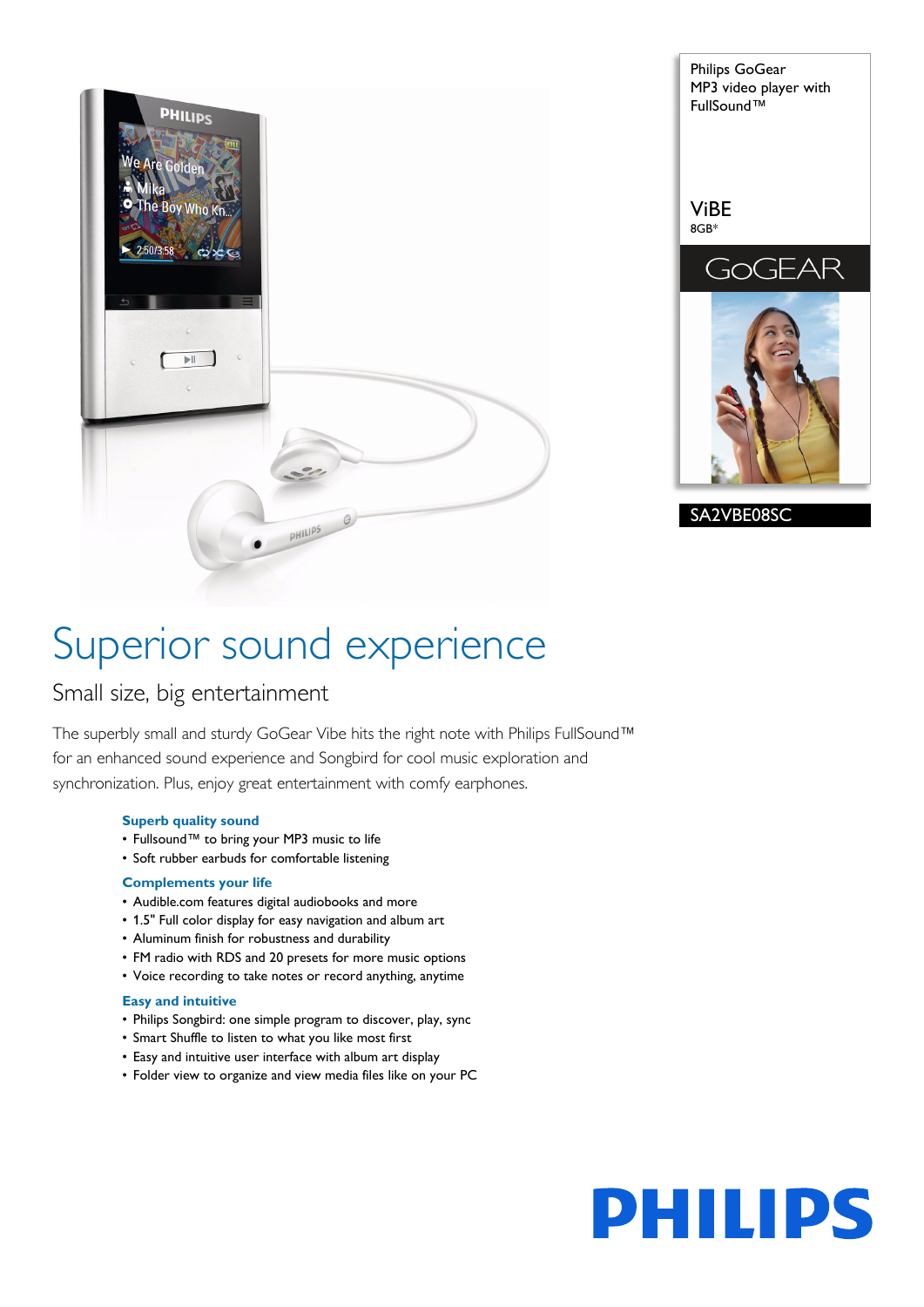# **Highlights**

#### **FullSound™**



Philips' innovative FullSound technology faithfully restores sonic details to compressed MP3 music, dramatically enriching and enhancing it, so you can experience CD music without any distortion. Based on an audio post-processing algorithm, FullSound combines Philips' renowned expertise in music reproduction with the power of the latest generation Digital Signal Processor (DSP). The result is fuller bass with more depth and impact, boosted voice and instrument clarity, and rich detail. Rediscover your compressed MP3 music in true-to-life sound that will touch your soul and move your feet.

#### **Philips Songbird**



One simple, easy-to-use program that comes with your GoGear player, Philips Songbird lets you discover and play all your media, and sync it seamlessly with your Philips GoGear. Its intuitive and powerful music management features let you discover new artists and music styles directly in the program through music and media stores, services and websites. Play your own library and media from the internet and seamlessly sync all of it from your PC to your Philips GoGear.

#### **Audible**



Audible.com is your destination for the widest selection of digital audiobooks, magazines, radio shows, stand-up comedy, and more available for download. Enjoy books in the car, at the gym, or around the house. Authors and icons read their own works, and famous actors narrate your favorite titles. At Audible.com you can browse and sample over 75,000 selections, including the latest best sellers and timeless classics.

#### **3.8 cm/1.5" Full color display**



3.8 cm (1.5") full color screen allows you to navigate easily within the control menu or the music files of your GoGear player. Plus, you can flip through your photo collection while enjoying your music on the go.

#### **Aluminum finish**



Aluminum finish for robustness and durability

#### **Soft rubber earbuds**

Soft rubber earbuds let you enjoy your music in comfort. A soft rubber cap encapsulates each earbud, and gently adjusts to the shape and size of your ear. It provides a soft cushion that makes listening through painful headphones a thing of the past.

#### **FM radio with RDS/ 20 presets**



RDS (Radio Data System) is a communications protocol standard that allows digital information to be transmitted over FM radio broadcasts. RDS-enabled FM radio receivers can display this useful information that includes station identity, program details and song title and artist, etc. At anytime, you can store a desired station as a preset channel on your GoGear player. With 20 preset radio stations that can be stored, you can quickly access your favorite radio station without having to manually tune the frequencies each time.

#### **Smart Shuffle**



**FullSound**